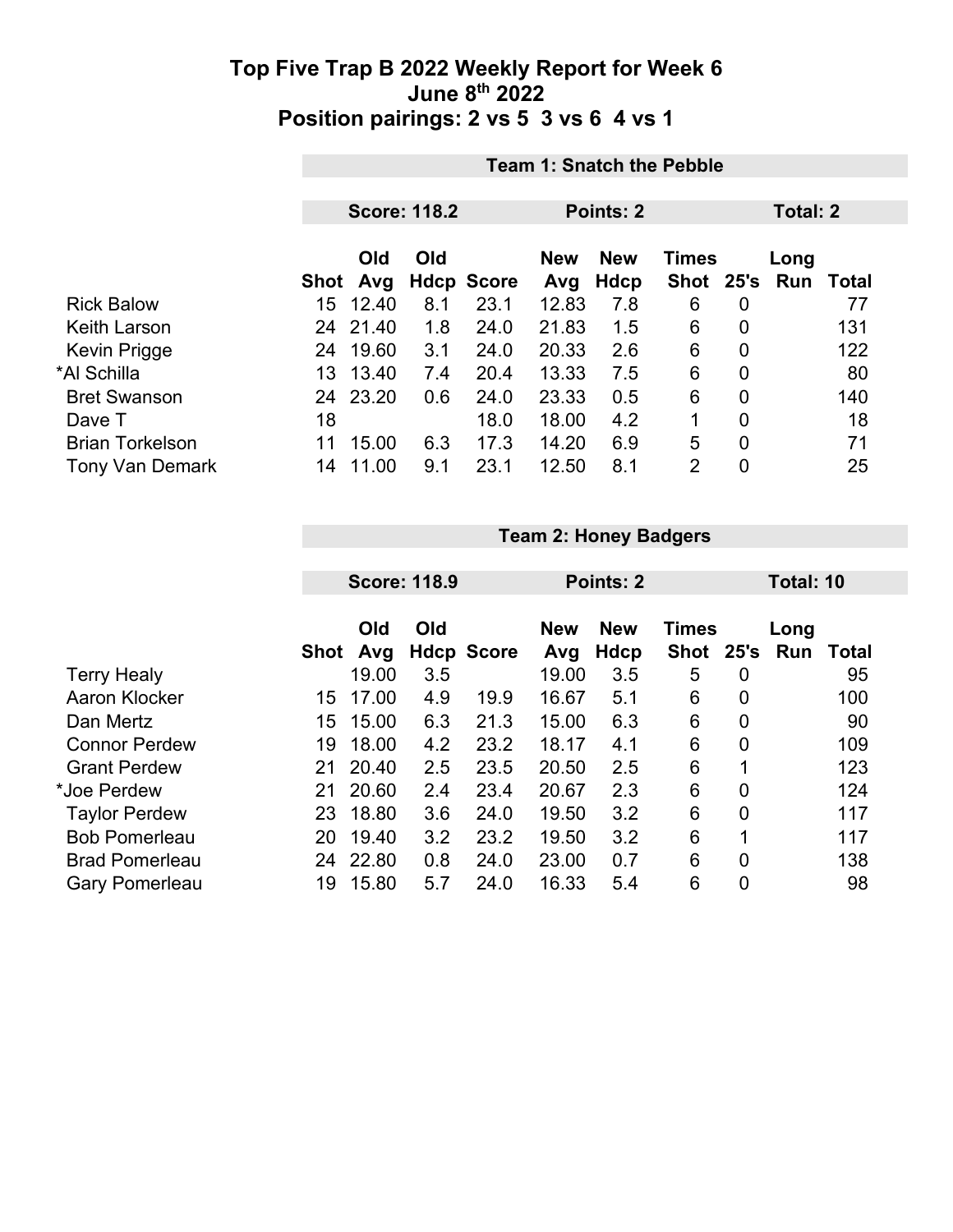|                         | <b>Team 3: Loss Leaders</b> |          |     |                                   |           |             |               |      |          |       |  |
|-------------------------|-----------------------------|----------|-----|-----------------------------------|-----------|-------------|---------------|------|----------|-------|--|
|                         | <b>Score: 118.6</b>         |          |     |                                   | Points: 0 |             |               |      | Total: 6 |       |  |
|                         | Old<br>Old                  |          |     | <b>New</b><br><b>New</b><br>Times |           |             |               | Long |          |       |  |
|                         |                             | Shot Avg |     | <b>Hdcp Score</b>                 | Avg       | <b>Hdcp</b> | Shot 25's Run |      |          | Total |  |
| Dean Larson             |                             | 15.33    | 6.1 |                                   | 15.33     | 6.1         | 3             | 0    |          | 46    |  |
| <b>Anthony Marshall</b> | 20                          | 18.60    | 3.8 | 23.8                              | 18.83     | 3.6         | 6             | 0    |          | 113   |  |
| Lauren McMillan         |                             | 24 22.50 | 1.1 | 24.0                              | 22.80     | 0.8         | 5             |      |          | 114   |  |
| Michael McMillan        |                             | 24 21.80 | 1.5 | 24.0                              | 22.17     | 1.3         | 6             | 0    |          | 133   |  |
| *Scott McMillan         | 23.                         | 20.00    | 2.8 | 24.0                              | 20.60     | 2.4         | 5             | 0    |          | 103   |  |
| <b>Jared Zolik</b>      | 21                          | 21.40    | 1.8 | 22.8                              | 21.33     | 1.9         | 6             | 0    |          | 128   |  |

|                    | <b>Score: 114.1</b> |          |     | Points: 0                                |       |      |               | Total: 3 |  |       |
|--------------------|---------------------|----------|-----|------------------------------------------|-------|------|---------------|----------|--|-------|
|                    | Old<br>Old          |          |     | <b>New</b><br><b>New</b><br><b>Times</b> |       |      |               | Long     |  |       |
|                    | Shot                | Avg      |     | <b>Hdcp Score</b>                        | Avg   | Hdcp | Shot 25's Run |          |  | Total |
| Dave Dave          | 19                  | 20.80    | 2.2 | 21.2                                     | 20.50 | 2.5  | 6             | 0        |  | 123   |
| <b>Fred Fred</b>   | 18                  | 15.40    | 6.0 | 24.0                                     | 15.83 | 5.7  | 6             | 0        |  | 95    |
| Jerry Freese       | 23                  | 19.80    | 2.9 | 24.0                                     | 20.33 | 2.6  | 6             | 0        |  | 122   |
| *Gary Gary         |                     | 22 22.80 | 0.8 | 22.8                                     | 22.67 | 0.9  | 6             | 0        |  | 136   |
| Jeremy Jeremy      | 21                  | 22.60    | 1.0 | 22.0                                     | 22.33 | 1.2  | 6             |          |  | 134   |
| <b>Terry Terry</b> |                     | 23.60    | 0.3 | 21.3                                     | 23.17 | 0.6  | 6             | 0        |  | 139   |

**Team 4: Fred's Shoe Repair**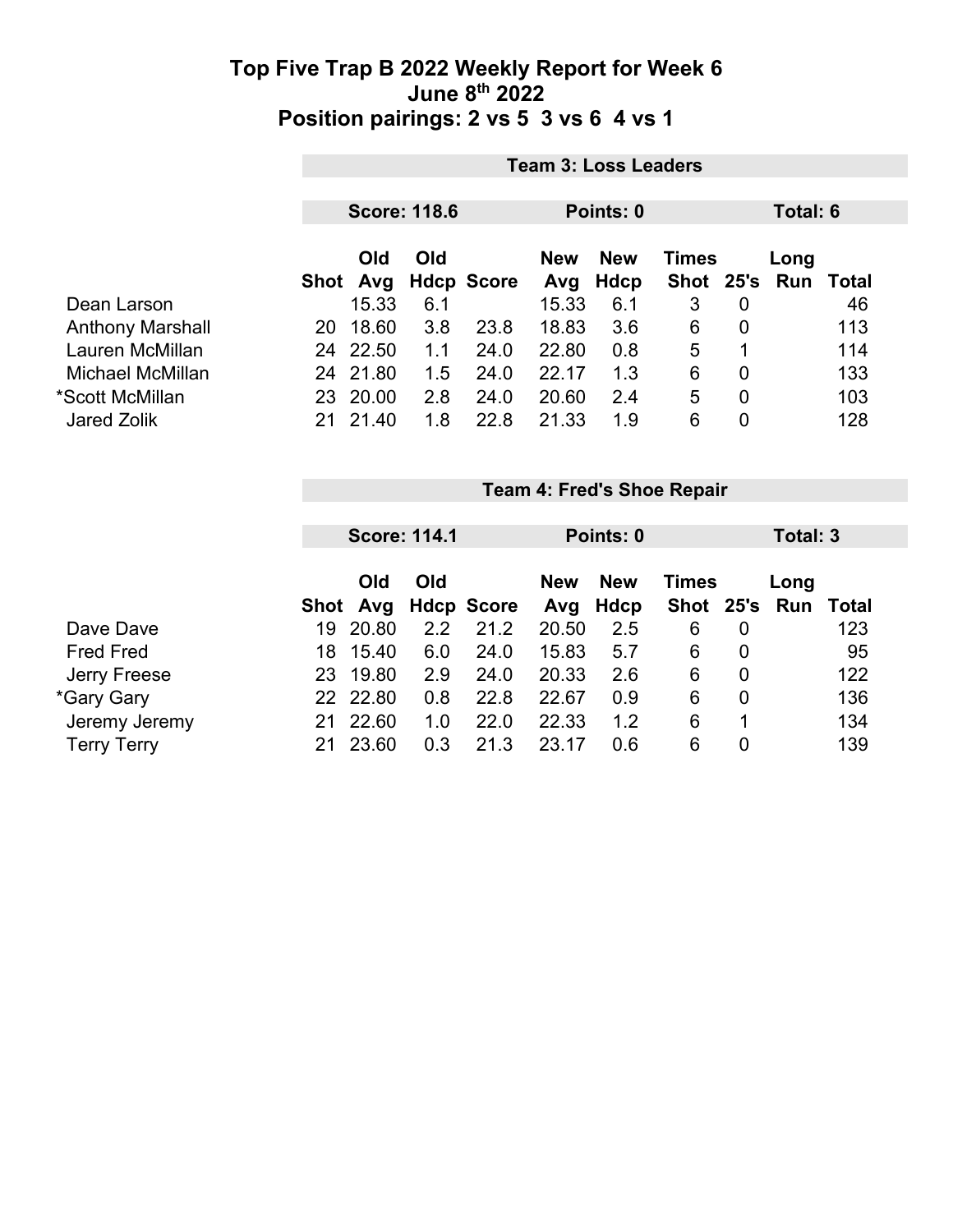|                        | <b>Team 5: Mallards</b> |           |     |                                          |       |             |             |                |     |              |  |
|------------------------|-------------------------|-----------|-----|------------------------------------------|-------|-------------|-------------|----------------|-----|--------------|--|
|                        |                         | Points: 0 |     |                                          |       |             |             |                |     |              |  |
|                        | <b>Score: 117.9</b>     |           |     |                                          |       |             | Total: 7    |                |     |              |  |
|                        | Old<br>Old              |           |     | <b>New</b><br><b>Times</b><br><b>New</b> |       |             |             | Long           |     |              |  |
|                        | Shot                    | Avg       |     | <b>Hdcp Score</b>                        | Avg   | <b>Hdcp</b> | <b>Shot</b> | 25's           | Run | <b>Total</b> |  |
| <b>Nick Corniea</b>    | 20                      | 21.20     | 2.0 | 22.0                                     | 21.00 | 2.1         | 6           | 0              |     | 126          |  |
| <b>Todd Corniea</b>    | 21                      | 23.20     | 0.6 | 21.6                                     | 22.83 | 0.8         | 6           | 0              |     | 137          |  |
| Dennis Gertgen         | 23                      | 22.60     | 1.0 | 24.0                                     | 22.67 | 0.9         | 6           | 2              |     | 136          |  |
| Dan LeBeda             | 22                      | 19.60     | 3.1 | 24.0                                     | 20.00 | 2.8         | 6           | $\overline{0}$ |     | 120          |  |
| <b>Stuart Nordbury</b> | 20                      | 21.20     | 2.0 | 22.0                                     | 21.00 | 2.1         | 6           | $\mathbf 1$    |     | 126          |  |
| <b>Steve Norenberg</b> | 21                      | 15.40     | 6.0 | 24.0                                     | 16.33 | 5.4         | 6           | 0              |     | 98           |  |
| David Parker           | 23                      | 21.60     | 1.7 | 24.0                                     | 21.83 | 1.5         | 6           | 0              |     | 131          |  |
| <b>Jon Schmidt</b>     | 13                      | 12.60     | 8.0 | 21.0                                     | 12.67 | 7.9         | 6           | 0              |     | 76           |  |

|                           |      | <b>Team 6: Firing Blanks</b> |      |                   |            |            |              |                |                 |              |  |
|---------------------------|------|------------------------------|------|-------------------|------------|------------|--------------|----------------|-----------------|--------------|--|
|                           |      |                              |      |                   |            |            |              |                | <b>Total: 8</b> |              |  |
|                           |      | <b>Score: 120.0</b>          |      |                   | Points: 2  |            |              |                |                 |              |  |
|                           |      | Old                          | Old  |                   | <b>New</b> | <b>New</b> | <b>Times</b> |                | Long            |              |  |
|                           | Shot | Avg                          |      | <b>Hdcp Score</b> | Avg        | Hdcp       | Shot 25's    |                | Run             | <b>Total</b> |  |
| Joe Drinka                | 20   | 16.80                        | 5.0  | 24.0              | 17.33      | 4.7        | 6            | 0              |                 | 104          |  |
| <b>William Hildebrand</b> | 16   | 15.20                        | 6.2  | 22.2              | 15.33      | 6.1        | 6            | 0              |                 | 92           |  |
| <b>Brianna Klein</b>      |      | 14.80                        | 6.4  |                   | 14.80      | 6.4        | 5            | 0              |                 | 74           |  |
| Ron Lagace                | 12   | 14.60                        | 6.6  | 18.6              | 14.17      | 6.9        | 6            | $\overline{0}$ |                 | 85           |  |
| <b>Tyler Paskey</b>       | 23   | 19.60                        | 3.1  | 24.0              | 20.17      | 2.7        | 6            | 0              |                 | 121          |  |
| *Brian Pevito             | 23   | 22.00                        | 1.4  | 24.0              | 22.17      | 1.3        | 6            | 0              |                 | 133          |  |
| Lynn Pevito               | 16   | 9.25                         | 10.3 | 24.0              | 10.60      | 9.4        | 5            | $\overline{0}$ |                 | 53           |  |
| <b>Ryan Simon</b>         | 17   | 17.40                        | 4.6  | 21.6              | 17.33      | 4.7        | 6            | 0              |                 | 104          |  |
| <b>Tom Simon</b>          | 19   | 18.40                        | 3.9  | 22.9              | 18.50      | 3.9        | 6            | 0              |                 | 111          |  |
| Ryan Vanderlau            | 20   | 17.00                        | 4.9  | 24.0              | 17.75      | 4.4        | 4            | 0              |                 | 71           |  |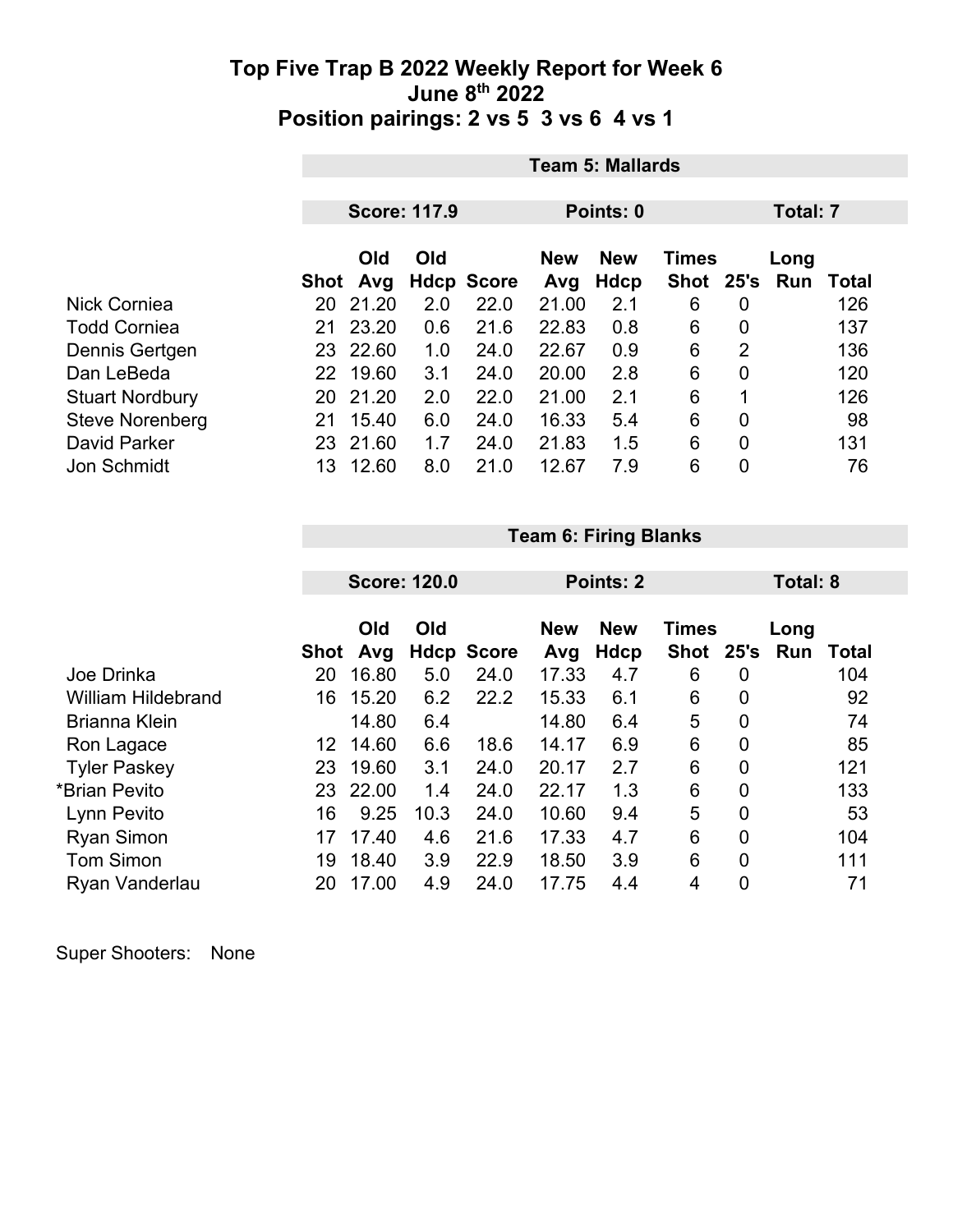# **Top Five Trap B 2022 Team Standings through week 6**

| <mark>Team 2</mark> | <b>Honey Badgers</b>      | 10.0 | <b>WINNER OF THE FIRST 3RD</b> |
|---------------------|---------------------------|------|--------------------------------|
| Team 6              | <b>Firing Blanks</b>      | 8.0  |                                |
| Team 5              | <b>Mallards</b>           | 7.0  |                                |
| Team 3              | <b>Loss Leaders</b>       | 6.0  |                                |
| Team 4              | <b>Fred's Shoe Repair</b> | 3.0  |                                |
| Team 1              | <b>Snatch the Pebble</b>  | 2.0  |                                |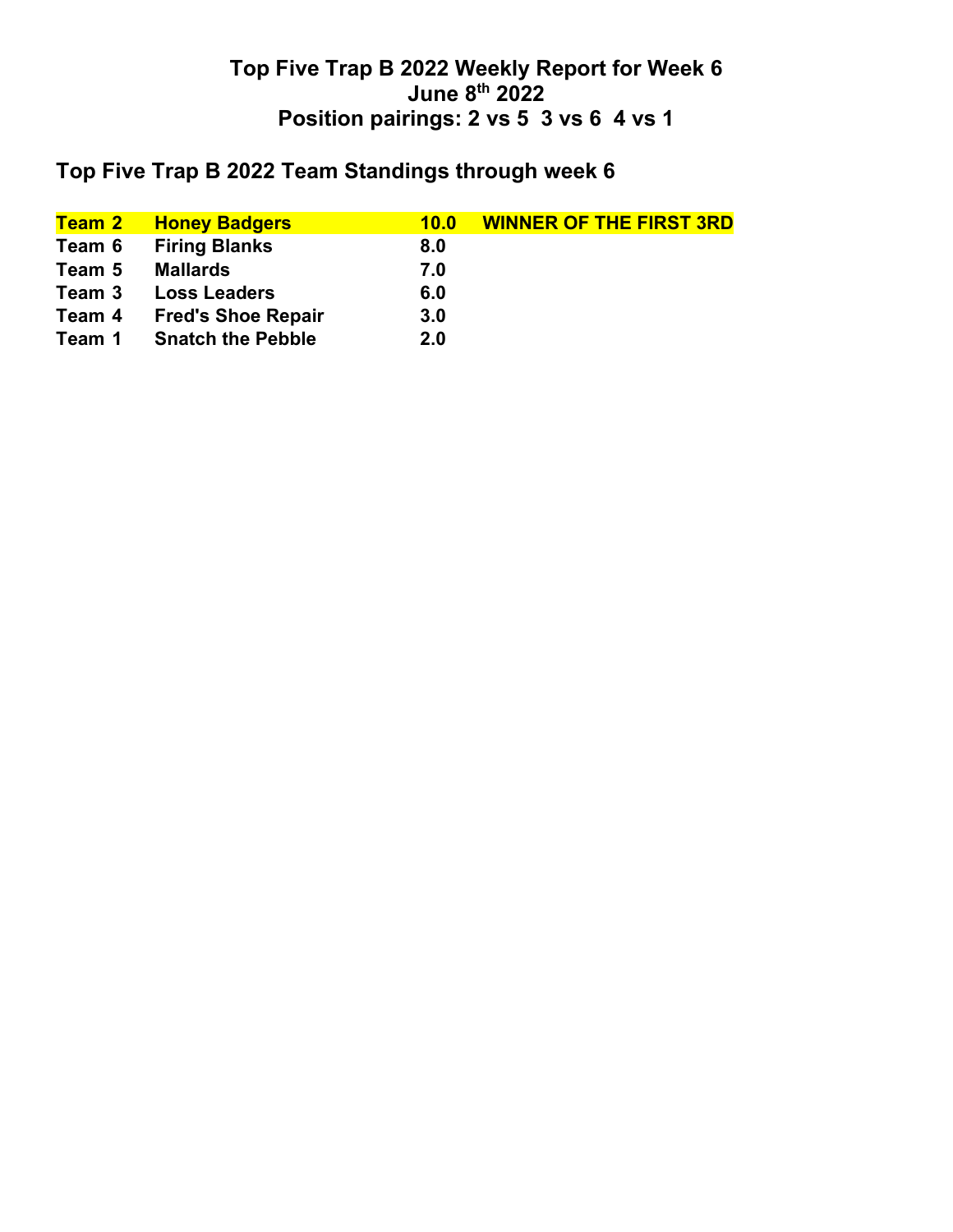# **Top Five Trap B 2022 Total Target Leaders Through Week 6**

| Shooter                   | Total | Avg   | <b>Rounds Straights Team</b> |                |                           |
|---------------------------|-------|-------|------------------------------|----------------|---------------------------|
| <b>Bret Swanson</b>       | 140   | 23.33 | 6                            | 0              | <b>Snatch the Pebble</b>  |
| <b>Terry Terry</b>        | 139   | 23.17 | 6                            | 0              | <b>Fred's Shoe Repair</b> |
| <b>Brad Pomerleau</b>     | 138   | 23.00 | 6                            | 0              | <b>Honey Badgers</b>      |
| <b>Todd Corniea</b>       | 137   | 22.83 | 6                            | 0              | <b>Mallards</b>           |
| <b>Gary Gary</b>          | 136   | 22.67 | 6                            | 0              | <b>Fred's Shoe Repair</b> |
| Dennis Gertgen            | 136   | 22.67 | 6                            | $\overline{2}$ | <b>Mallards</b>           |
| Jeremy Jeremy             | 134   | 22.33 | 6                            | $\mathbf{1}$   | <b>Fred's Shoe Repair</b> |
| <b>Brian Pevito</b>       | 133   | 22.17 | 6                            | 0              | <b>Firing Blanks</b>      |
| Michael McMillan          | 133   | 22.17 | 6                            | 0              | <b>Loss Leaders</b>       |
| <b>Keith Larson</b>       | 131   | 21.83 | 6                            | 0              | <b>Snatch the Pebble</b>  |
| <b>David Parker</b>       | 131   | 21.83 | 6                            | 0              | <b>Mallards</b>           |
| <b>Jared Zolik</b>        | 128   | 21.33 | 6                            | 0              | <b>Loss Leaders</b>       |
| <b>Stuart Nordbury</b>    | 126   | 21.00 | 6                            | 1              | <b>Mallards</b>           |
| <b>Nick Corniea</b>       | 126   | 21.00 | 6                            | 0              | <b>Mallards</b>           |
| Joe Perdew                | 124   | 20.67 | 6                            | 0              | <b>Honey Badgers</b>      |
| <b>Grant Perdew</b>       | 123   | 20.50 | 6                            | 1              | <b>Honey Badgers</b>      |
| Dave Dave                 | 123   | 20.50 | 6                            | 0              | <b>Fred's Shoe Repair</b> |
| <b>Jerry Freese</b>       | 122   | 20.33 | 6                            | 0              | <b>Fred's Shoe Repair</b> |
| <b>Kevin Prigge</b>       | 122   | 20.33 | 6                            | 0              | <b>Snatch the Pebble</b>  |
| <b>Tyler Paskey</b>       | 121   | 20.17 | 6                            | 0              | <b>Firing Blanks</b>      |
| Dan LeBeda                | 120   | 20.00 | 6                            | 0              | <b>Mallards</b>           |
| <b>Bob Pomerleau</b>      | 117   | 19.50 | 6                            | $\mathbf 1$    | <b>Honey Badgers</b>      |
| <b>Taylor Perdew</b>      | 117   | 19.50 | 6                            | 0              | <b>Honey Badgers</b>      |
| Lauren McMillan           | 114   | 22.80 | 5                            | 1              | Loss Leaders              |
| <b>Anthony Marshall</b>   | 113   | 18.83 | 6                            | 0              | <b>Loss Leaders</b>       |
| <b>Tom Simon</b>          | 111   | 18.50 | 6                            | 0              | <b>Firing Blanks</b>      |
| <b>Connor Perdew</b>      | 109   | 18.17 | 6                            | 0              | <b>Honey Badgers</b>      |
| Joe Drinka                | 104   | 17.33 | 6                            | 0              | <b>Firing Blanks</b>      |
| <b>Ryan Simon</b>         | 104   | 17.33 | 6                            | 0              | <b>Firing Blanks</b>      |
| <b>Scott McMillan</b>     | 103   | 20.60 | 5                            | 0              | Loss Leaders              |
| <b>Aaron Klocker</b>      | 100   | 16.67 | 6                            | 0              | <b>Honey Badgers</b>      |
| <b>Steve Norenberg</b>    | 98    | 16.33 | 6                            | 0              | <b>Mallards</b>           |
| <b>Gary Pomerleau</b>     | 98    | 16.33 | 6                            | 0              | <b>Honey Badgers</b>      |
| <b>Terry Healy</b>        | 95    | 19.00 | 5                            | 0              | <b>Honey Badgers</b>      |
| <b>Fred Fred</b>          | 95    | 15.83 | 6                            | 0              | <b>Fred's Shoe Repair</b> |
| <b>William Hildebrand</b> | 92    | 15.33 | 6                            | 0              | <b>Firing Blanks</b>      |
| Dan Mertz                 | 90    | 15.00 | 6                            | 0              | <b>Honey Badgers</b>      |
| Ron Lagace                | 85    | 14.17 | 6                            | 0              | <b>Firing Blanks</b>      |